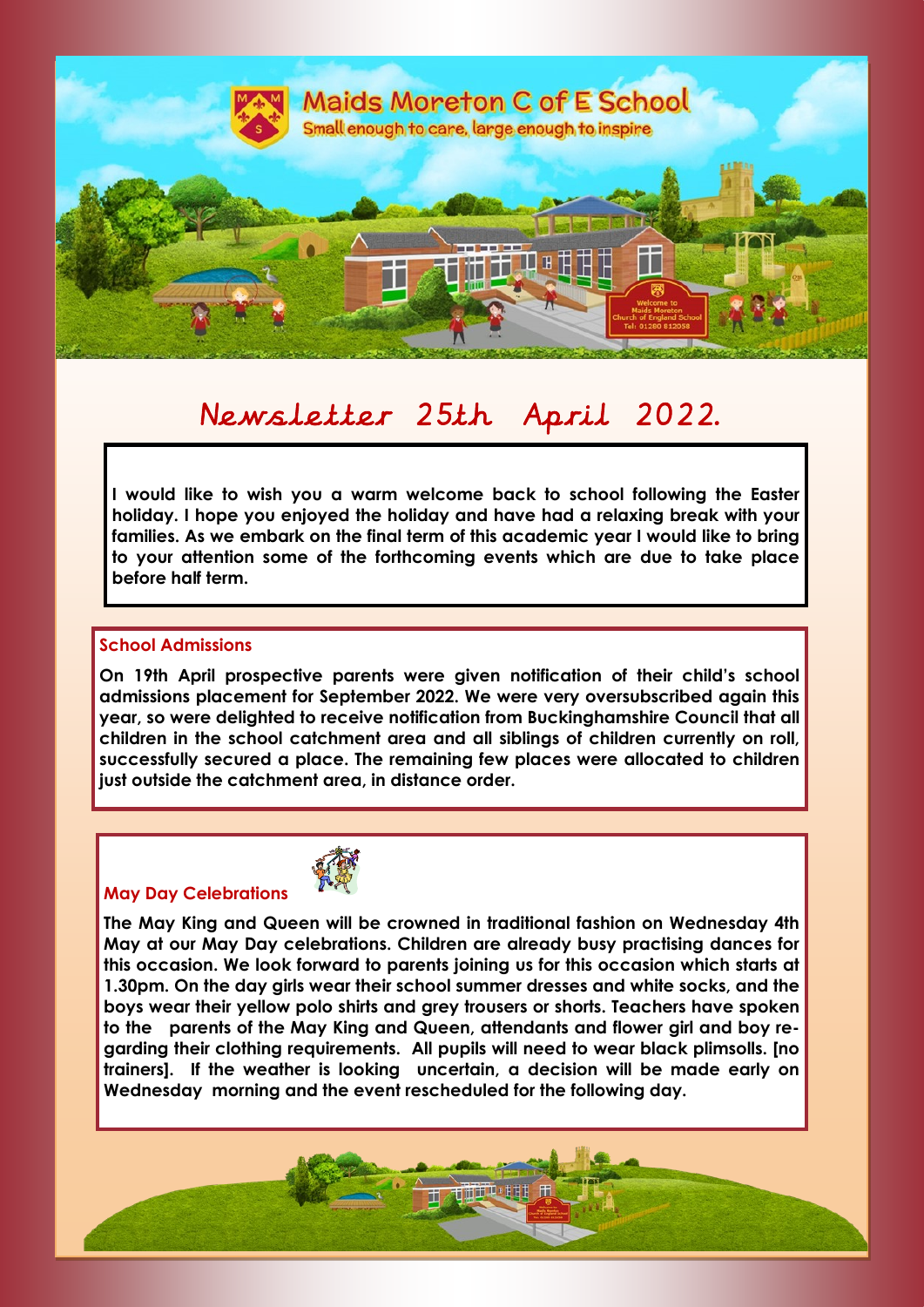



#### **School Uniform**

**As we are now in the Summer term, the children should attend school dressed in the school Summer uniform as described below:**

#### **Girls:**

- **Burgundy cardigan with school logo**
- **Yellow checked summer dress**
- **Low heeled school shoes (dark colour) with closed fronts [no trainers]**
- **White socks**

#### **Boys:**

- **Grey trousers or shorts.**
- **Burgundy jumper or sweatshirt with school logo.**
- **Yellow polo shirt with school logo.**
- **Sensible school shoes (dark colour) with closed fronts [no trainers]**
- **Grey socks**

**Most items of uniform can be purchased from our bespoke page on the My Clothing website or if you would prefer the T King versions, via the parentmail app, subject to minimum orders. Sun hats, ties, PE shorts and book bags can be purchased from Mrs Power in the school office. Please see our school website uniform page for further details.**